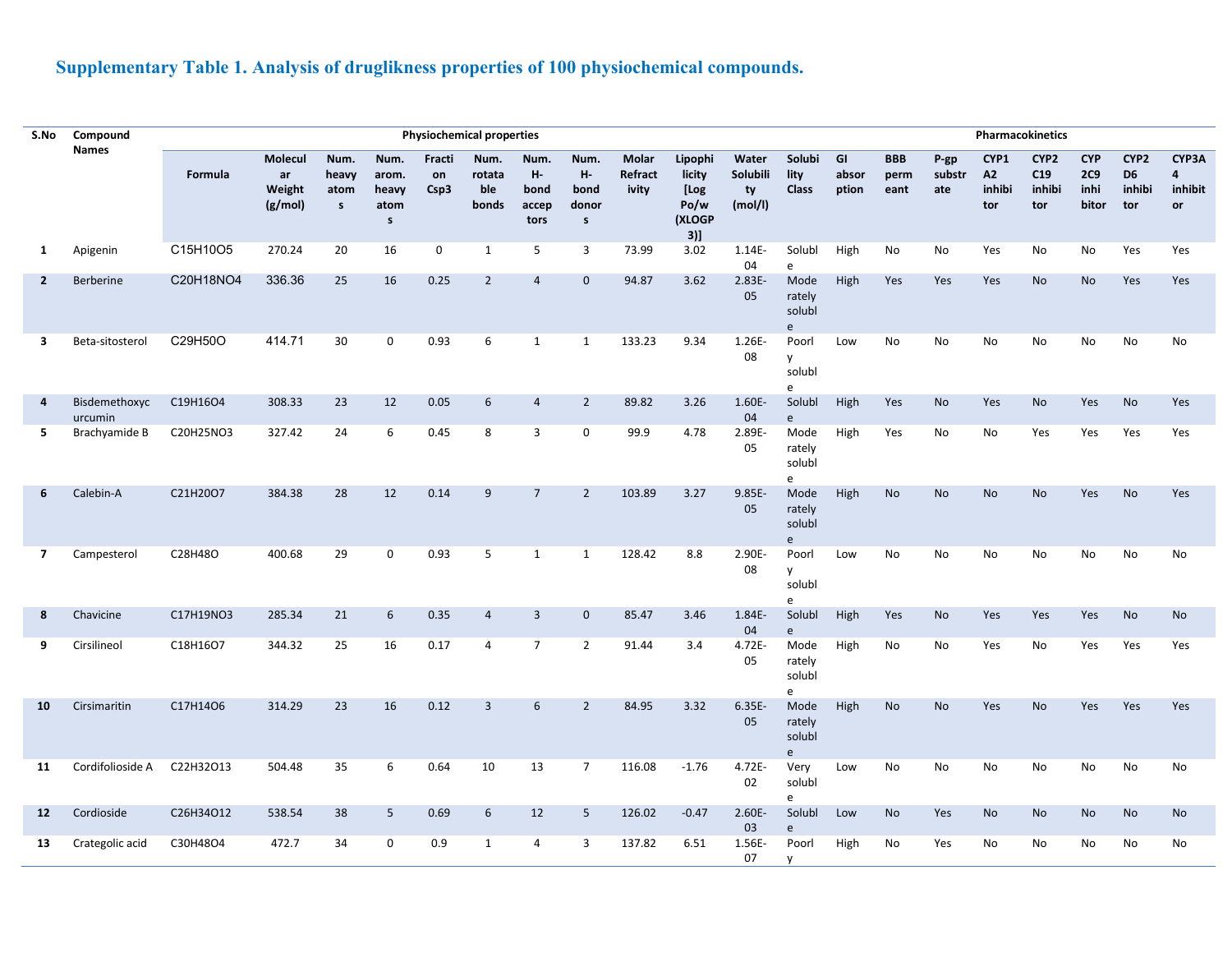|    |                                                             |           |        |    |             |      |                |                |                |        |         |                 | solubl<br>e                      |      |     |     |     |     |           |     |     |
|----|-------------------------------------------------------------|-----------|--------|----|-------------|------|----------------|----------------|----------------|--------|---------|-----------------|----------------------------------|------|-----|-----|-----|-----|-----------|-----|-----|
| 14 | Curcumin                                                    | C21H20O6  | 368.38 | 27 | 12          | 0.14 | 8              | 6              | $\overline{2}$ | 102.8  | 3.2     | $1.15E -$<br>04 | Solubl<br>e                      | High | No  | No  | No  | No  | Yes       | No  | Yes |
| 15 | Cyclocurcumin                                               | C21H20O6  | 368.38 | 27 | 12          | 0.19 | 5              | 6              | $\overline{2}$ | 100.78 | 3       | 9.71E-<br>05    | Mode<br>rately<br>solubl<br>e    | High | No  | No  | No  | No  | Yes       | No  | Yes |
| 16 | Demethoxycurc<br>umin                                       | C20H18O5  | 338.35 | 25 | 12          | 0.1  | $\overline{7}$ | 5              | $\overline{2}$ | 96.31  | 3.32    | 1.20E-<br>04    | Solubl<br>e                      | High | No  | No  | Yes | No  | Yes       | No  | Yes |
| 17 | Eriodictyol                                                 | C15H12O6  | 288.25 | 21 | 12          | 0.13 | $\mathbf{1}$   | 6              | 4              | 73.59  | 2.02    | 5.54E-<br>04    | Solubl<br>e                      | High | No  | Yes | No  | No  | No        | No  | Yes |
| 18 | Eugenitin                                                   | C12H12O4  | 220.22 | 16 | 10          | 0.25 | 1              | $\overline{4}$ | $\mathbf{1}$   | 60.93  | 2.45    | $7.16E -$<br>04 | Solubl<br>e                      | High | Yes | No  | Yes | No  | No        | No  | No  |
| 19 | Flavonol<br>glucoside                                       | C21H20O8  | 400.38 | 29 | 16          | 0.29 | 4              | 8              | 4              | 102.07 | 1.23    | 5.73E-<br>04    | Solubl<br>e                      | High | No  | No  | No  | No  | No        | No  | No  |
| 20 | Guineensine                                                 | C24H33NO3 | 383.52 | 28 | 6           | 0.46 | 13             | 3              | $\mathbf{1}$   | 116.75 | 6.81    | 1.55E-<br>06    | Mode<br>rately<br>solubl<br>e    | High | Yes | No  | No  | No  | Yes       | Yes | Yes |
| 21 | Hesperetin                                                  | C16H14O6  | 302.28 | 22 | 12          | 0.19 | $\overline{2}$ | 6              | 3              | 78.06  | 2.6     | 2.38E-<br>04    | Solubl<br>e                      | High | No  | Yes | Yes | No  | No        | No  | Yes |
| 22 | Isochavicine                                                | C17H19NO3 | 285.34 | 21 | 6           | 0.35 | $\overline{4}$ | 3              | $\mathbf 0$    | 85.47  | 3.46    | 1.84E-<br>04    | Solubl<br>e                      | High | Yes | No  | Yes | Yes | Yes       | No  | No  |
| 23 | Isopiperine                                                 | C17H19NO3 | 285.34 | 21 | 6           | 0.35 | 4              | 3              | 0              | 85.47  | 3.46    | 1.84E-<br>04    | Solubl<br>e                      | High | Yes | No  | Yes | Yes | Yes       | No  | No  |
| 24 | Isothymonin                                                 | C18H16O8  | 360.31 | 26 | 16          | 0.17 | $\overline{4}$ | 8              | 3              | 93.47  | 2.58    | 1.29E-<br>04    | Solubl<br>e                      | High | No  | No  | Yes | No  | Yes       | Yes | Yes |
| 25 | Isothymusin                                                 | C17H14O7  | 330.29 | 24 | 16          | 0.12 | 3              | $\overline{7}$ | 3              | 86.97  | 2.61    | 1.49E-<br>04    | Solubl<br>e                      | High | No  | No  | Yes | No  | Yes       | Yes | Yes |
| 26 | Jatrorrhizine                                               | C20H20NO4 | 338.38 | 25 | 16          | 0.25 | 3              | $\overline{4}$ | $\mathbf{1}$   | 97.33  | 3.42    | 4.28E-<br>05    | Mode<br>rately<br>solubl<br>e    | High | Yes | Yes | Yes | No  | <b>No</b> | Yes | Yes |
| 27 | Kaempferol                                                  | C15H10O6  | 286.24 | 21 | 16          | 0    | 1              | 6              | 4              | 76.01  | 1.9     | 4.90E-<br>04    | Solubl<br>e                      | High | No  | No  | Yes | No  | No        | Yes | Yes |
| 28 | Magnoflorine                                                | C20H24NO4 | 342.41 | 25 | 12          | 0.4  | $\overline{2}$ | $\overline{4}$ | $\overline{2}$ | 101.87 | 2.74    | $1.22E-$<br>04  | Solubl<br>e                      | High | Yes | Yes | Yes | No  | <b>No</b> | No  | Yes |
| 29 | Oleanolic acid                                              | C30H48O3  | 456.7  | 33 | 0           | 0.9  | $\mathbf{1}$   | 3              | $\overline{2}$ | 136.65 | 7.49    | 4.74E-<br>08    | Poorl<br><b>V</b><br>solubl<br>e | Low  | No  | No  | No  | No  | No        | No  | No  |
| 30 | Orientin                                                    | C21H20O11 | 448.38 | 32 | 16          | 0.29 | 3              | 11             | 8              | 108.63 | $-0.15$ | $2.01E -$<br>03 | Solubl<br>e                      | Low  | No  | No  | No  | No  | <b>No</b> | No  | No  |
| 31 | Pentadienoylpi<br>perdine (1-<br>Pentadienoylpi<br>perdine) | C10H19NO  | 169.26 | 12 | $\mathbf 0$ | 0.9  | $\overline{4}$ | 1              | $\mathbf 0$    | 55.08  | 1.94    | 1.42E-<br>02    | Very<br>solubl<br>$\mathsf{e}\,$ | High | Yes | No  | No  | No  | No        | No  | No  |
| 32 | Piperamine(Ba<br>mipine)                                    | C19H24N2  | 280.41 | 21 | 12          | 0.37 | $\overline{4}$ | $\mathbf{1}$   | $\mathbf 0$    | 93.87  | 4.13    | 4.58E-<br>05    | Mode<br>rately<br>solubl<br>e    | High | Yes | No  | Yes | No  | No        | Yes | No  |
| 33 | Piperettine                                                 | C19H21NO3 | 311.37 | 23 | 6           | 0.32 | 5              | 3              | 0              | 94.61  | 4.11    | 5.99E-<br>05    | Mode<br>rately                   | High | Yes | No  | Yes | Yes | Yes       | No  | Yes |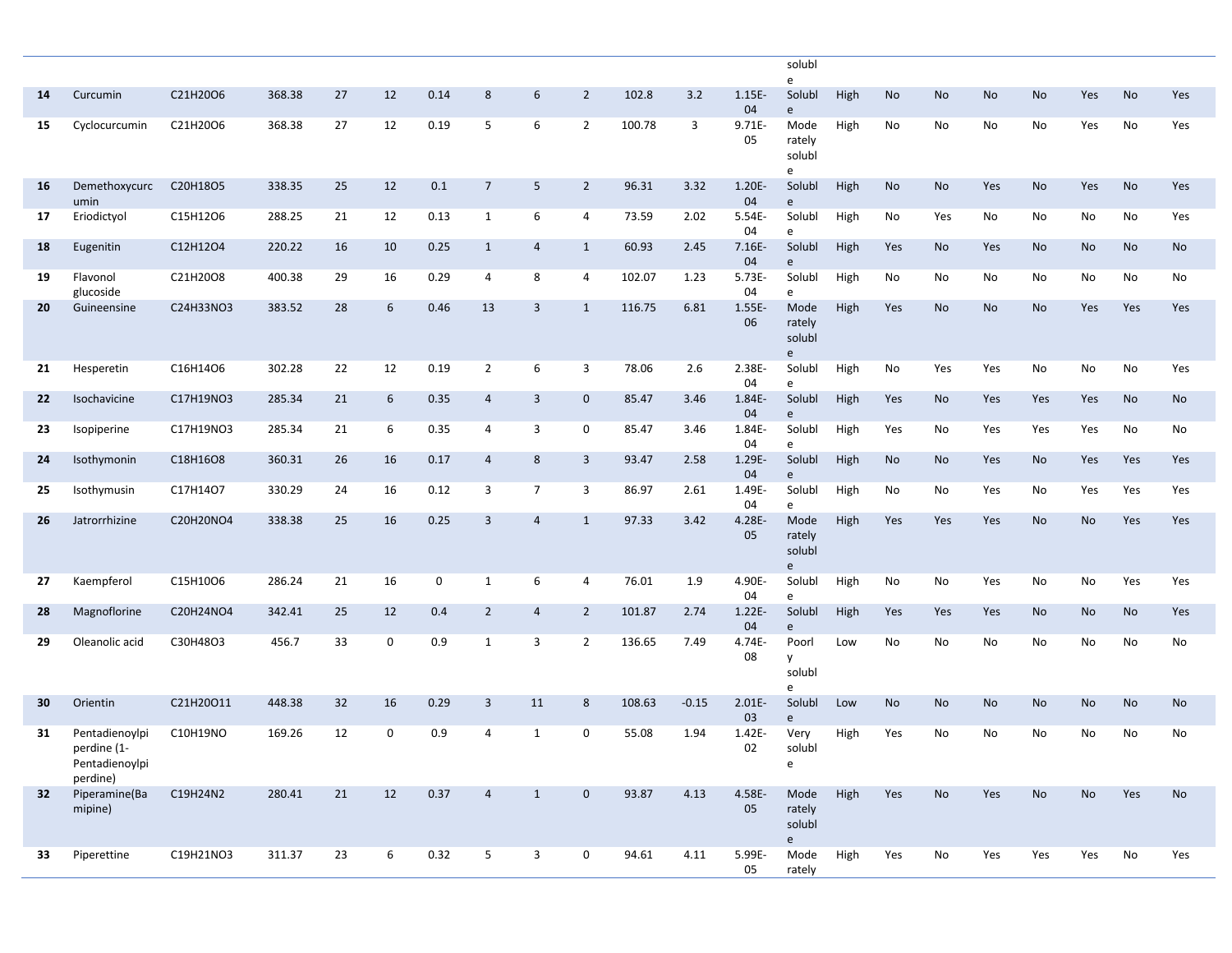|    |                                |            |        |                 |             |              |                |                |                         |        |         |                 | solubl<br>e                   |      |           |           |                              |           |     |     |           |
|----|--------------------------------|------------|--------|-----------------|-------------|--------------|----------------|----------------|-------------------------|--------|---------|-----------------|-------------------------------|------|-----------|-----------|------------------------------|-----------|-----|-----|-----------|
| 34 | Piperine                       | C17H19NO3  | 285.34 | 21              | 6           | 0.35         | $\overline{4}$ | $\overline{3}$ | $\mathbf 0$             | 85.47  | 3.46    | 1.84E-<br>04    | Solubl<br>e                   | High | Yes       | No        | Yes                          | Yes       | Yes | No  | <b>No</b> |
| 35 | Piperolein<br>(piperolein A)   | C19H25NO3  | 315.41 | 23              | 6           | 0.53         | $\overline{7}$ | 3              | $\mathsf{O}\phantom{0}$ | 95.56  | 4.17    | 7.02E-<br>05    | Mode<br>rately<br>solubl<br>e | High | Yes       | No        | No                           | Yes       | Yes | Yes | No        |
| 36 | Piperolein B                   | C21H29NO3  | 343.46 | 25              | 6           | 0.57         | 9              | $\overline{3}$ | $\mathbf 0$             | 105.18 | 5.25    | 1.38E-<br>05    | Mode<br>rately<br>solubl<br>e | High | Yes       | No        | No                           | <b>No</b> | Yes | Yes | Yes       |
| 37 | Quercetin                      | C15H10O7   | 302.24 | 22              | 16          | $\mathsf{O}$ | $\mathbf{1}$   | $\overline{7}$ | 5                       | 78.03  | 1.54    | 6.98E-<br>04    | Solubl<br>e                   | High | No        | No        | Yes                          | No        | No  | Yes | Yes       |
| 38 | Retrofractamid<br>e A          | C20H25NO3  | 327.42 | 24              | 6           | 0.35         | 9              | $\overline{3}$ | $\mathbf{1}$            | 97.53  | 5.55    | 1.10E-<br>05    | Mode<br>rately<br>solubl<br>e | High | Yes       | No        | Yes                          | Yes       | Yes | No  | Yes       |
| 39 | Rhamnetin                      | C16H12O7   | 316.26 | 23              | 16          | 0.06         | $\overline{2}$ | $\overline{7}$ | $\overline{4}$          | 82.5   | 1.87    | 4.35E-<br>04    | Solubl<br>e                   | High | No        | No        | Yes                          | No        | No  | Yes | Yes       |
| 40 | Rosmarinic acid                | C18H16O8   | 360.31 | 26              | 12          | 0.11         | $\overline{7}$ | 8              | 5                       | 91.4   | 2.36    | 3.63E-<br>04    | Solubl<br>e                   | Low  | <b>No</b> | No        | No                           | No        | No  | No  | No        |
| 41 | Somniferine A<br>(Somniferine) | C36H36N2O7 | 608.68 | 45              | 12          | 0.47         | 3              | 9              | $\overline{2}$          | 171.39 | 2.61    | 5.53E-<br>06    | Mode<br>rately<br>solubl<br>e | High | No        | Yes       | No                           | No        | No  | No  | No        |
| 42 | Stigmasterol                   | C29H48O    | 412.69 | 30 <sup>°</sup> | $\mathbf 0$ | 0.86         | 5              | $\mathbf{1}$   | $\mathbf{1}$            | 132.75 | 8.56    | 3.46E-<br>08    | Poorl<br>y<br>solubl<br>e     | Low  | <b>No</b> | <b>No</b> | No                           | <b>No</b> | Yes | No  | No        |
| 43 | Tinocordifoliosi<br>de         | C21H32O8   | 412.47 | 29              | $\mathbf 0$ | 0.86         | 4              | 8              | $\overline{4}$          | 102.01 | $-0.22$ | 1.01E-<br>02    | Very<br>solubl<br>e           | High | No        | Yes       | No                           | No        | No  | No  | No        |
| 44 | Tinocordioside                 | C25H34O9   | 478.53 | 34              | 5           | 0.72         | $\overline{4}$ | 9              | $\overline{4}$          | 118.47 | 1.31    | 3.33E-<br>04    | Solubl<br>e                   | High | No        | Yes       | No                           | No        | No  | No  | No        |
| 45 | Tinosporide                    | C20H22O7   | 374.38 | 27              | 5           | 0.7          | $\mathbf{1}$   | $\overline{7}$ | $\mathbf{1}$            | 89.54  | 1.33    | 8.51E-<br>04    | Solubl<br>e                   | High | No        | Yes       | No                           | No        | No  | Yes | No        |
| 46 | Trichostachine                 | C16H17NO3  | 271.31 | 20              | 6           | 0.31         | $\overline{4}$ | $\overline{3}$ | $\mathbf 0$             | 80.67  | 3.11    | $3.64E -$<br>04 | Solubl<br>e                   | High | Yes       | <b>No</b> | Yes                          | Yes       | No  | No  | No        |
| 47 | Ursolic acid                   | C30H48O3   | 456.7  | 33              | $\mathbf 0$ | 0.9          | 1              | 3              | $\overline{2}$          | 136.91 | 7.34    | 5.89E-<br>08    | Poorl<br>y<br>solubl<br>e     | Low  | No        | No        | No                           | No        | No  | No  | No        |
| 48 | Vicenin<br>(Vicenin-2)         | C27H30O15  | 594.52 | 42              | 16          | 0.44         | 5              | 15             | 11                      | 139.23 | $-2.26$ | 8.83E-<br>03    | Solubl<br>e                   | Low  | No        | <b>No</b> | No                           | No        | No  | No  | No        |
| 49 | Withaferin A                   | C28H38O6   | 470.6  | 34              | $\Omega$    | 0.79         | $\mathbf{R}$   | 6              | $\overline{2}$          | 127.49 | 3.83    | 1.07E-<br>05    | Mode<br>rately<br>solubl<br>e | High | No        | Yes       | $\operatorname{\mathsf{No}}$ | No        | No  | No  | No        |
| 50 | Withanolide                    | C28H38O6   | 470.6  | 34              | $\mathbf 0$ | 0.79         | $\overline{2}$ | 6              | $\overline{2}$          | 127.53 | 3.12    | 2.56E-<br>05    | Mode<br>rately<br>solubl<br>e | High | No        | Yes       | No                           | No        | No  | No  | No        |
| 51 | Withanolide B                  | C28H38O5   | 454.6  | 33              | 0           | 0.79         | $\overline{2}$ | 5              | $\mathbf{1}$            | 126.33 | 4.66    | 3.45E-<br>06    | Mode<br>rately                | High | No        | Yes       | No                           | No        | Yes | No  | No        |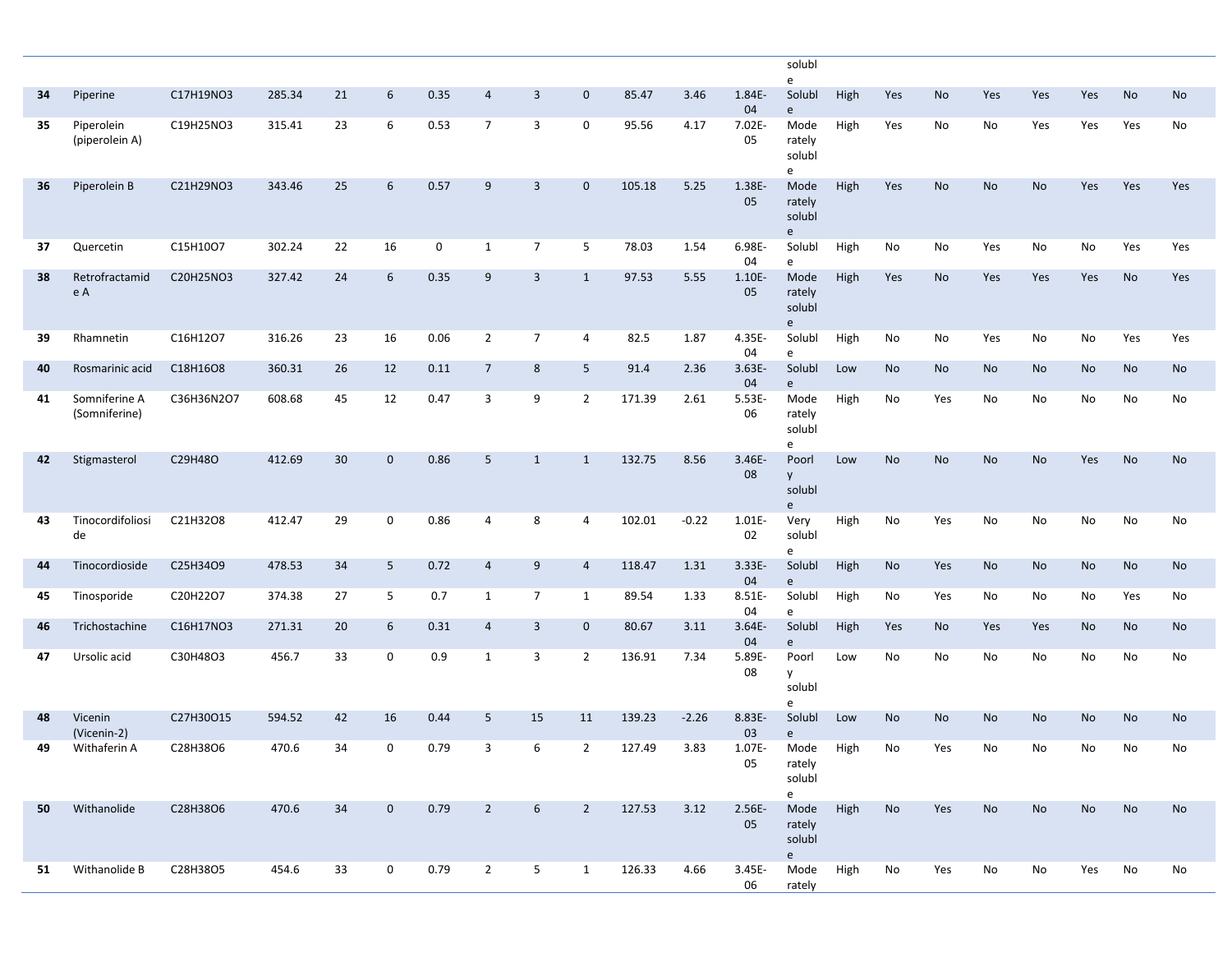|    |                                      |           |        |    |             |             |                |                 |                |        |      |                 | solubl<br>e                                                                 |      |           |           |           |           |           |     |     |
|----|--------------------------------------|-----------|--------|----|-------------|-------------|----------------|-----------------|----------------|--------|------|-----------------|-----------------------------------------------------------------------------|------|-----------|-----------|-----------|-----------|-----------|-----|-----|
| 52 | Withanone                            | C28H38O6  | 470.6  | 34 | $\mathbf 0$ | 0.79        | $\overline{2}$ | $6\overline{6}$ | $\overline{2}$ | 127.53 | 3.05 | 2.84E-<br>05    | Mode<br>rately<br>solubl<br>e                                               | High | No        | Yes       | <b>No</b> | No        | <b>No</b> | No  | No  |
| 53 | Thymoquinone                         | C10H12O2  | 164.2  | 12 | $\mathbf 0$ | 0.4         | $\mathbf{1}$   | $\overline{2}$  | $\mathbf 0$    | 47.52  | 2.2  | 6.64e-<br>03    | Solubl<br>e                                                                 | High | Yes       | No        | No        | No        | No        | No  | No  |
| 54 | Eugenol                              | C10H12O2  | 164.2  | 12 | 6           | 0.2         | 3              | $\overline{2}$  | $\mathbf{1}$   | 49.06  | 2.27 | 3.47E-<br>03    | Solubl<br>$\mathsf{e}$                                                      | High | Yes       | No        | Yes       | No        | No        | No  | No  |
| 55 | Glycyrrhizin                         | C42H62O16 | 822.93 | 58 | 0           | 0.86        | $\overline{7}$ | 16              | 8              | 202.84 | 2.8  | 5.70E-<br>07    | Poorl<br>y<br>solubl<br>e                                                   | Low  | No        | Yes       | No        | No        | No        | No  | No  |
| 56 | Anthraquinone                        | C14H8O2   | 208.21 | 16 | 12          | $\mathbf 0$ | $\mathbf 0$    | $\overline{2}$  | $\mathbf 0$    | 59.75  | 3.39 | $1.51E -$<br>04 | Solubl<br>$\mathsf{e}$                                                      | High | Yes       | No        | Yes       | Yes       | No        | No  | No  |
| 57 | Baicalin                             | C21H18O11 | 446.36 | 32 | 16          | 0.24        | 4              | 11              | 6              | 106.72 | 1.11 | 3.87E-<br>04    | Solubl                                                                      | Low  | No        | Yes       | No        | No        | No        | No  | No  |
| 58 | Honokiol                             | C18H18O2  | 266.33 | 20 | 12          | 0.11        | 5              | $\overline{2}$  | $\overline{2}$ | 84.14  | 4.98 | 1.81E-<br>05    | e<br>Mode<br>rately<br>solubl<br>$\mathsf{e}% _{t}\left( \mathsf{e}\right)$ | High | Yes       | No        | Yes       | Yes       | Yes       | Yes | Yes |
| 59 | Myricetin                            | C15H10O8  | 318.24 | 23 | 16          | 0           | $\mathbf{1}$   | 8               | 6              | 80.06  | 1.18 | 9.88E-<br>04    | Solubl<br>e                                                                 | Low  | No        | No        | Yes       | No        | No        | No  | Yes |
| 60 | Andrographolid<br>e                  | C20H30O5  | 350.45 | 25 | $\mathbf 0$ | 0.75        | 3              | 5 <sup>5</sup>  | 3              | 95.21  | 2.16 | 6.67E-<br>04    | Solubl<br>$\mathsf{e}$                                                      | High | <b>No</b> | Yes       | <b>No</b> | No        | No        | No  | No  |
| 61 | Naringenin                           | C15H12O5  | 272.25 | 20 | 12          | 0.13        | $\mathbf{1}$   | 5               | 3              | 71.57  | 2.52 | $3.21E -$<br>04 | Solubl<br>e                                                                 | High | No        | Yes       | Yes       | No        | No        | No  | Yes |
| 62 | 6-Gingerol                           | C17H26O4  | 294.39 | 21 | 6           | 0.59        | 10             | $\overline{4}$  | $\overline{2}$ | 84.55  | 2.76 | $1.11E-$<br>03  | Solubl<br>e                                                                 | High | Yes       | No        | Yes       | No        | No        | Yes | No  |
| 63 | Bavachinin                           | C21H22O4  | 338.4  | 25 | 12          | 0.29        | $\overline{4}$ | $\overline{4}$  | 1              | 97.74  | 4.45 | 1.47E-<br>05    | Mode<br>rately<br>solubl<br>e                                               | High | Yes       | No        | No        | Yes       | Yes       | Yes | Yes |
| 64 | Neobavaisoflav<br>one                | C20H18O4  | 322.35 | 24 | 16          | 0.15        | $\overline{3}$ | $\overline{4}$  | $\overline{2}$ | 95.69  | 4.4  | $1.24E -$<br>05 | Mode<br>rately<br>solubl<br>$\mathsf{e}% _{t}\left( \mathsf{e}\right)$      | High | Yes       | <b>No</b> | Yes       | <b>No</b> | Yes       | No  | Yes |
| 65 | Isobavachalcon<br>e                  | C20H20O4  | 324.37 | 24 | 12          | 0.15        | 5              | $\overline{4}$  | 3              | 96.04  | 5.1  | 7.87E-<br>06    | Mode<br>rately<br>solubl<br>e                                               | High | No        | No        | Yes       | No        | Yes       | No  | Yes |
| 66 | $4' - O -$<br>methylbavachal<br>cone | C22H24O4  | 352.42 | 26 | 12          | 0.23        | $\overline{7}$ | 4               | $\mathbf{1}$   | 104.98 | 5.76 | 2.93E-<br>06    | Mode<br>rately<br>solubl<br>e.                                              | High | Yes       | No        | Yes       | Yes       | Yes       | No  | Yes |
| 67 | Psoralidin                           | C20H16O5  | 336.34 | 25 | 17          | 0.15        |                |                 | $\overline{2}$ | 97.53  | 4.69 |                 | 5.61E- Mode<br>06 rately<br>solubl<br>e                                     | High | No        | No        | Yes       | Yes       | Yes       | No  | No  |
| 68 | corylifol A                          | C25H26O4  | 390.47 | 29 | 16          | 0.24        | 6              | 4               | $\overline{2}$ | 119.25 | 6.25 | 07 y            | 6.16E- Poorl<br>solubl<br>e                                                 | High | No        | No        | No        | Yes       | No        | No  | Yes |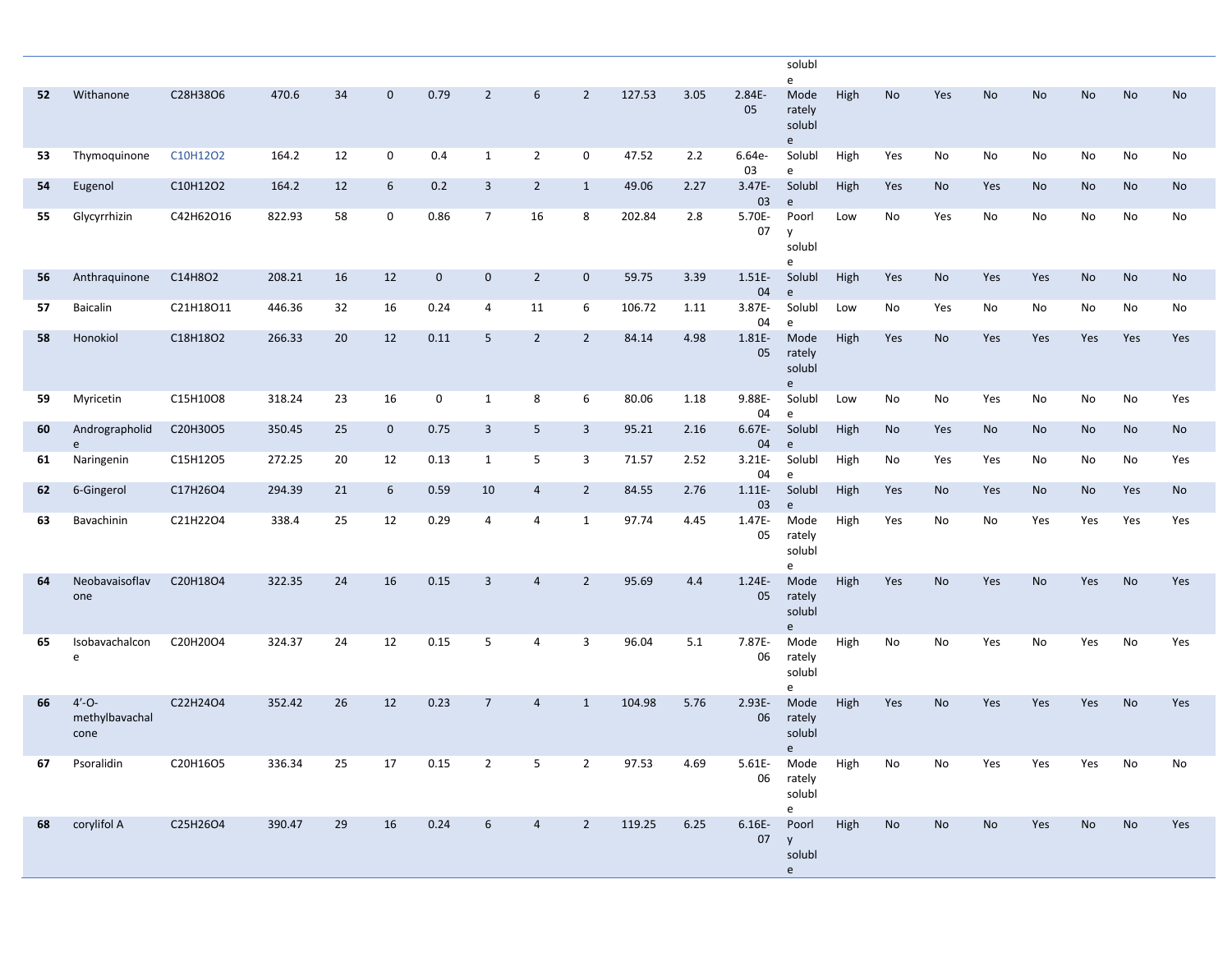| 69 | lycorine              | C16H17NO4   | 287.31 | 21 | 6           | 0.5          | 0              | 5               | $\overline{2}$ | 78.4   | $-0.02$ | 1.51E-<br>02    | Very<br>solubl<br>e                         | High | No        | Yes       | No  | No        | No        | Yes       | No        |
|----|-----------------------|-------------|--------|----|-------------|--------------|----------------|-----------------|----------------|--------|---------|-----------------|---------------------------------------------|------|-----------|-----------|-----|-----------|-----------|-----------|-----------|
| 70 | kappa-<br>Carrageenan | C24H36O25S2 | 788.66 | 51 | $\mathbf 0$ | $\mathbf{1}$ | 12             | 25              | 8              | 143.4  | $-8.35$ | $2.10E+$<br>01  | Highly<br>solubl<br>e                       | Low  | <b>No</b> | Yes       | No  | <b>No</b> | <b>No</b> | <b>No</b> | <b>No</b> |
| 71 | lamda-<br>Carrageenan | C14H26O19S3 | 594.54 | 36 | $\mathbf 0$ | $\mathbf{1}$ | 11             | 19              | 6              | 107.87 | $-3.94$ | 4.81E-<br>01    | Very<br>solubl<br>e                         | Low  | No        | Yes       | No  | No        | No        | No        | No        |
| 72 | beta-<br>Carrageenan  | C14H24O9    | 336.33 | 23 | $\mathbf 0$ | $\mathbf{1}$ | $\overline{4}$ | 9               | $\overline{4}$ | 73.14  | $-1.79$ | 2.93E-<br>01    | Very<br>solubl<br>e                         | Low  | <b>No</b> | Yes       | No  | <b>No</b> | <b>No</b> | <b>No</b> | No        |
| 73 | Nelfinavir            | C32H45N3O4S | 567.78 | 40 | 12          | 0.56         | 12             | 5               | 4              | 166.17 | 5.67    | 4.34E-<br>07    | Poorl<br>y<br>solubl<br>e                   | Low  | No        | Yes       | No  | Yes       | No        | No        | Yes       |
| 74 | Hinokinin             | C20H18O6    | 354.35 | 26 | 12          | 0.35         | 4              | 6               | $\mathbf{0}$   | 91.23  | 3.65    | $3.85E -$<br>05 | Mode<br>rately<br>solubl<br>e               | High | Yes       | <b>No</b> | Yes | Yes       | Yes       | Yes       | Yes       |
| 75 | Luteolin              | C15H10O6    | 286.24 | 21 | 16          | $\mathsf{O}$ | $\mathbf{1}$   | 6               | $\overline{4}$ | 76.01  | 2.53    | 1.97E-<br>04    | Solubl<br>e                                 | High | No        | No        | Yes | No        | No        | Yes       | Yes       |
| 76 | Aloe-emodin           | C15H10O5    | 270.24 | 20 | 12          | 0.07         | $\mathbf{1}$   | 5               | 3              | 69.92  | 1.82    | $9.12E -$<br>04 | Solubl<br>e                                 | High | No        | <b>No</b> | Yes | No        | <b>No</b> | <b>No</b> | Yes       |
| 77 | Hypericin             | C30H16O8    | 504.44 | 38 | 22          | 0.07         | 0              | 8               | 6              | 144.83 | 5.71    | 1.02E-<br>07    | Poorl<br>y<br>solubl<br>e                   | Low  | No        | No        | No  | Yes       | Yes       | No        | No        |
| 78 | Glabridin             | C20H20O4    | 324.37 | 24 | 12          | 0.3          | $\mathbf{1}$   | $\overline{4}$  | $\overline{2}$ | 93.25  | 3.89    | 2.48E-<br>05    | Mode<br>rately<br>solubl<br>e               | High | Yes       | Yes       | Yes | Yes       | Yes       | Yes       | Yes       |
| 79 | Sageone               | C19H24O3    | 300.39 | 22 | 6           | 0.53         | $\mathbf{1}$   | 3               | $\overline{2}$ | 89.49  | 3.67    | 7.07E-<br>05    | Mode<br>rately<br>solubl<br>e               | High | Yes       | Yes       | No  | No        | No        | No        | No        |
| 80 | Psoralidin            | C20H16O5    | 336.34 | 25 | 17          | 0.15         | $\overline{2}$ | 5               | $\overline{2}$ | 97.53  | 4.69    | $5.61E -$<br>06 | Mode<br>rately<br>solubl<br>e               | High | No        | <b>No</b> | Yes | Yes       | Yes       | <b>No</b> | <b>No</b> |
| 81 | Emodin                | C15H10O5    | 270.24 | 20 | 12          | 0.07         | 0              | 5               | 3              | 70.78  | 2.72    | $2.12E -$<br>04 | Solubl<br>e                                 | High | No        | No        | Yes | No        | No        | No        | Yes       |
| 82 | Cinanserin            | C20H24N2OS  | 340.48 | 24 | 12          | 0.25         | 9              | $\overline{2}$  | $\mathbf{1}$   | 104.21 | 4.09    | 4.97E-<br>05    | Mode<br>rately<br>solubl<br>$\rho$          | High | Yes       | No        | Yes | Yes       | Yes       | Yes       | Yes       |
| 83 | Liquiritigenin        | C15H12O4    | 256.25 | 19 | 12          | 0.13         | 1              |                 | $\overline{2}$ | 69.55  | 2.3     | 5.26E-<br>04    | Solubl<br>$\mathsf{e}% _{t}\left( t\right)$ | High | Yes       | Yes       | Yes | No        | No        | No        | No        |
| 84 | Lapachol              | C15H14O3    | 242.27 | 18 | 6           | 0.2          | $\overline{2}$ | $\mathbf{3}$    | $\mathbf{1}$   | 69.95  | 2.79    | $6.10E-$<br>04  | Solubl<br>e                                 | High | Yes       | No        | Yes | Yes       | No        | No        | No        |
| 85 | <b>Hibiscus Acid</b>  | C6H6O7      | 190.11 | 13 | 0           | $0.5\,$      | $\overline{2}$ | $7\overline{ }$ | 3              | 34.87  | $-1.23$ | 7.73E- Very     | 01 solubl<br>e                              | Low  | No        | No        | No  | No        | No        | No        | No        |